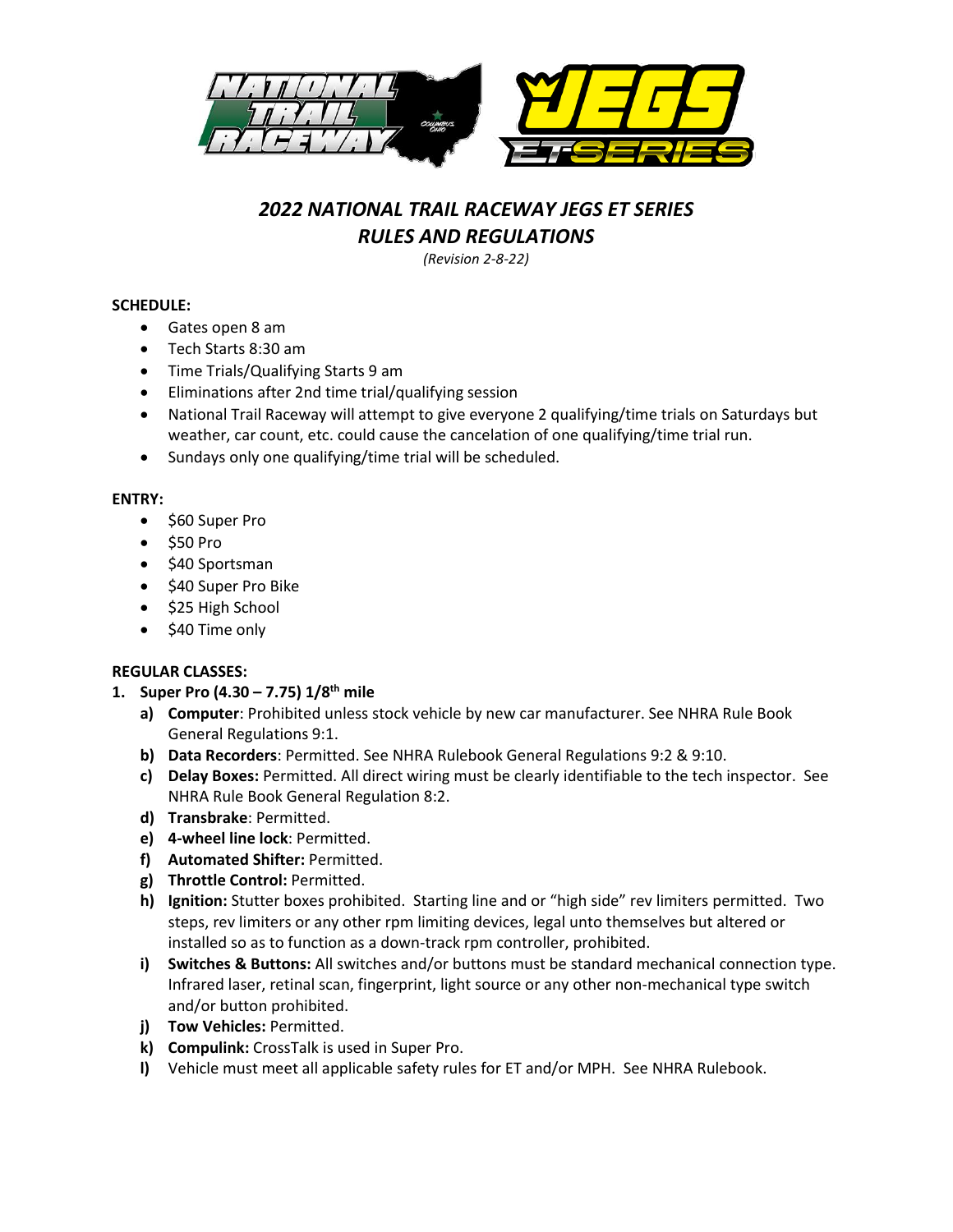

# **2. Pro (5.40 – 8.99) 1/8th mile**

- **a) Computer:** Prohibited unless stock vehicle by new car manufacture: See NHRA Rulebook General Regulation 9:1.
- **b) Data Recorders:** Prohibited. See NHRA Rulebook General Regulations 9:2 & 9:10.
- **c) Delay Boxes:** Prohibited.
- **d) Transbrake:** Permitted.
- **e) 4-wheel line lock:** Permitted.
- **f) Automated Shifter:** Permitted.
- **g) Throttle Control:** Throttle must be manually operated by the driver's foot. Electronics, pneumatics, hydraulics or any other device may in no way affect the throttle operation. Deadstop under carburetor or gas pedal are permitted. Throttle timers, staging controllers, counters prohibited.
- **h) Ignition:** Stutter boxes prohibited. Starting line and/or "high side" rev limiters permitted. Two steps, rev limiters, or any other rpm limiting devices, are legal unto themselves but altered or installed as to function as a down-track rpm controller, prohibited.
- **i) Switches & Buttons:** All switches and/or buttons must be standard mechanical connection type. Infrared laser, retinal scan, fingerprint, light source or any other non-mechanical type switch and/or button prohibited.
- **j) Tow Vehicles:** Prohibited.
- **k)** Vehicles must meet all applicable safety rules for ET and/or MPH. See NHRA Rulebook.
- **3. Sportsman (12.00 & slower) 1/4 mile**
	- **a) Computer:** Prohibited unless stock vehicle by new car manufacture. See NHRA Rulebook General Regulations 9:1.
	- **b) Data Recorders:** Prohibited. See NHRA Rulebook General Regulations 9:2 & 9:10.
	- **c) Delay Boxes:** Prohibited.
	- **d) Transbrakes:** Prohibited.
	- **e) Line Lock:** 4-wheel line lock prohibited. 2-weel line lock permitted on non-drive wheels only. Line lock switch must be NHRA accepted.
	- **f) Automated Shifter:** Prohibited unless OEM equipped.
	- **g) Throttle Control:** Throttle must be manually operated by the driver's foot. Electronics, pneumatics, hydraulics or any other device may in no way affect the throttle operation. Deadstop under carburetor or gas pedal permitted. Throttle timer, staging controllers, counters prohibited.
	- **h) OEM Electronics, tachometer, single stage (high side only) rev limiters:** Permitted.
	- **i) Ignition:** Stutter boxes prohibited. Sing stage (**High side only)** rev limiters permitted. **Starting line rev limiters prohibited.** Two or more step rev limiter prohibited, any other rpm limiting devices are legal unto themselves but altered or installed so as to function as a down-track rpm controller, prohibited.
	- **j) Switches & Buttons:** All switches and/or buttons must be standard mechanical connection type. Infrared laser, retinal scan, fingerprint, light source or any other non-mechanical type switch and/or button prohibited.
	- **k) Tow Vehicles:** Prohibited
	- **l)** Vehicle and Driver must meet all applicable safety rules for ET. See NHRA Rulebook.
- **4. Super Pro Motorcycle (7.50 – 15.99) 1/4 mile**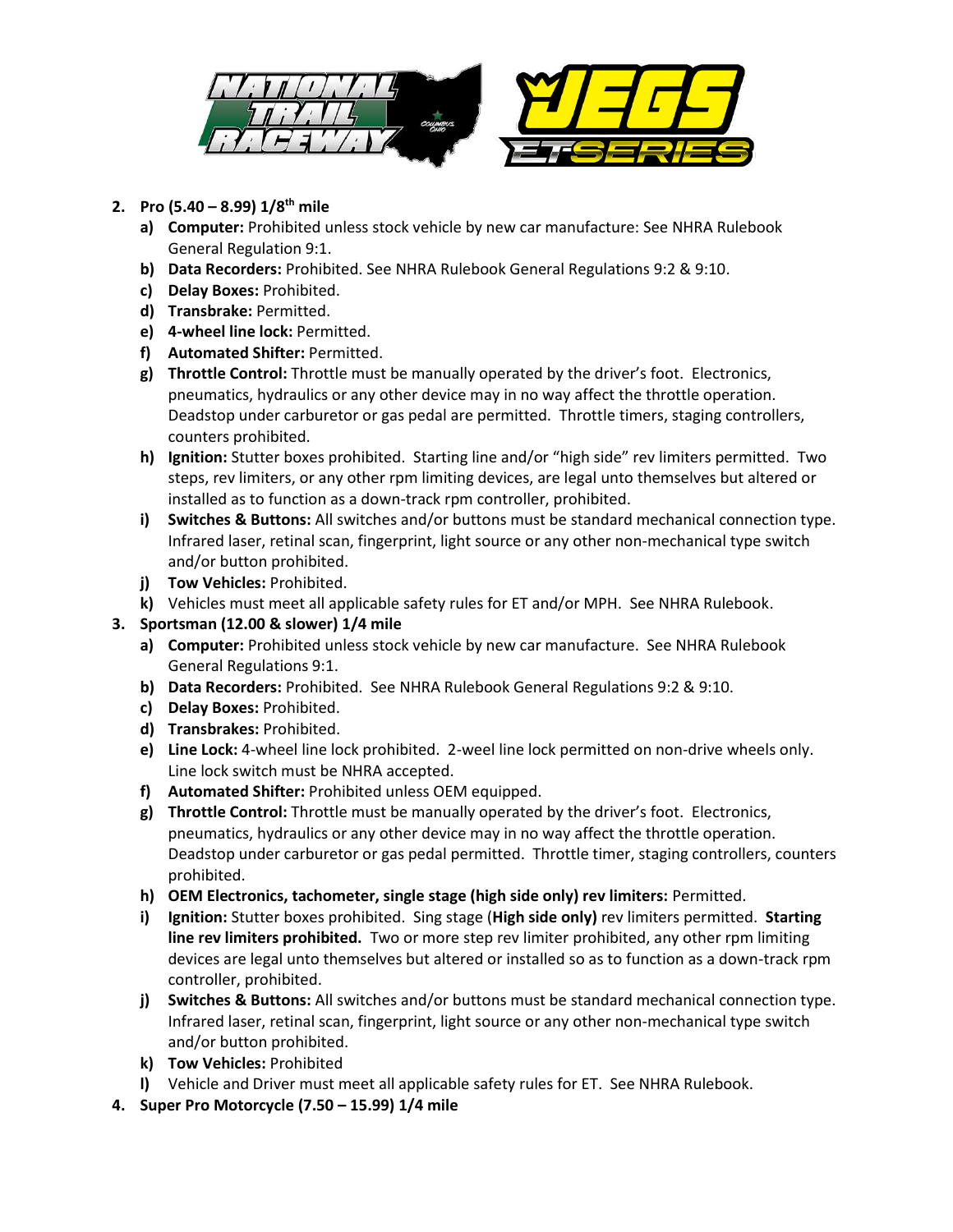

- **a)** Same Electronic Rules as Super Pro, except data recorders prohibited.
- **b) Compulink**: CrossTalk is used in Super Pro Bike
- **c)** Vehicle and Rider must meet all applicable safety rules for ET and/or MPH. See NHRA Rulebook.
- **5. High School (12.00 & slower) 1/4 mile** *Saturdays of the JEGS ET Series Events*
	- **a)** Open to all racers currently attending high school at the beginning of the season.
	- **b)** No Electronics.
	- **c)** Must have DOT Approved Tires.
	- **d)** Will qualify and be laddered for 1<sup>st</sup> round.
	- **e)** Sportsman Rules apply.

## **BUYBACKS:**

- Racers in Super Pro, Pro, Sportsman and Super Pro Bike that lose first round will have the option to buyback.
- Racers must register to buyback in Race Control, Suite 103.
- Buybacks are open from end of round one until the buyback lanes have been pulled.
- Buybacks will race each other at the beginning of round two.
- If there is an odd number of buyback racers, the last remaining buyback will race a winner from round one. The round one winner will have lance choice.
- Prices: \$30 Super Pro, Pro \$25, Sportsman \$20, Super Pro Bike \$20

# **POINTS REGISTRATION:**

- Racers must fill out an official registration form and submit it to National Trail Raceway if they would like to enter the points series.
- \$20 per class for Super Pro, Pro, Sportsman and Super Pro Bike
- High School is free.
- This registration must be filled out before end of the day on the day of the event.

#### **POINTS:**

- There will be 14 events scheduled for this season and racers will score their best 10 events.
- If an event is rained out and no points are awarded racers will still score their best 10 events.
- If in 10 events or less points are awarded, all racers will count towards the points championship.
- Buybacks will only get the 10 points for passing tech.

#### **ET FINALS:**

- 40 racers will earn the right to represent National Trail Raceway at the NHRA Division 3 Summit Racing ET Finals held at Lucas Oil Raceway on September 16-18, 2022.
- The Team will consist of 40 JEGS ET Series racers and 2 High School racers.
- $\bullet$  If you are planning on attending the ET Finals, you need to let Jason Murray know by August 1st.
- In the event we don't fill all spots in a class we will go down 2 places to attempt to try and fill the class.
- After that we will fill the team based off points from any class that has participated in the JEGS ET Series.